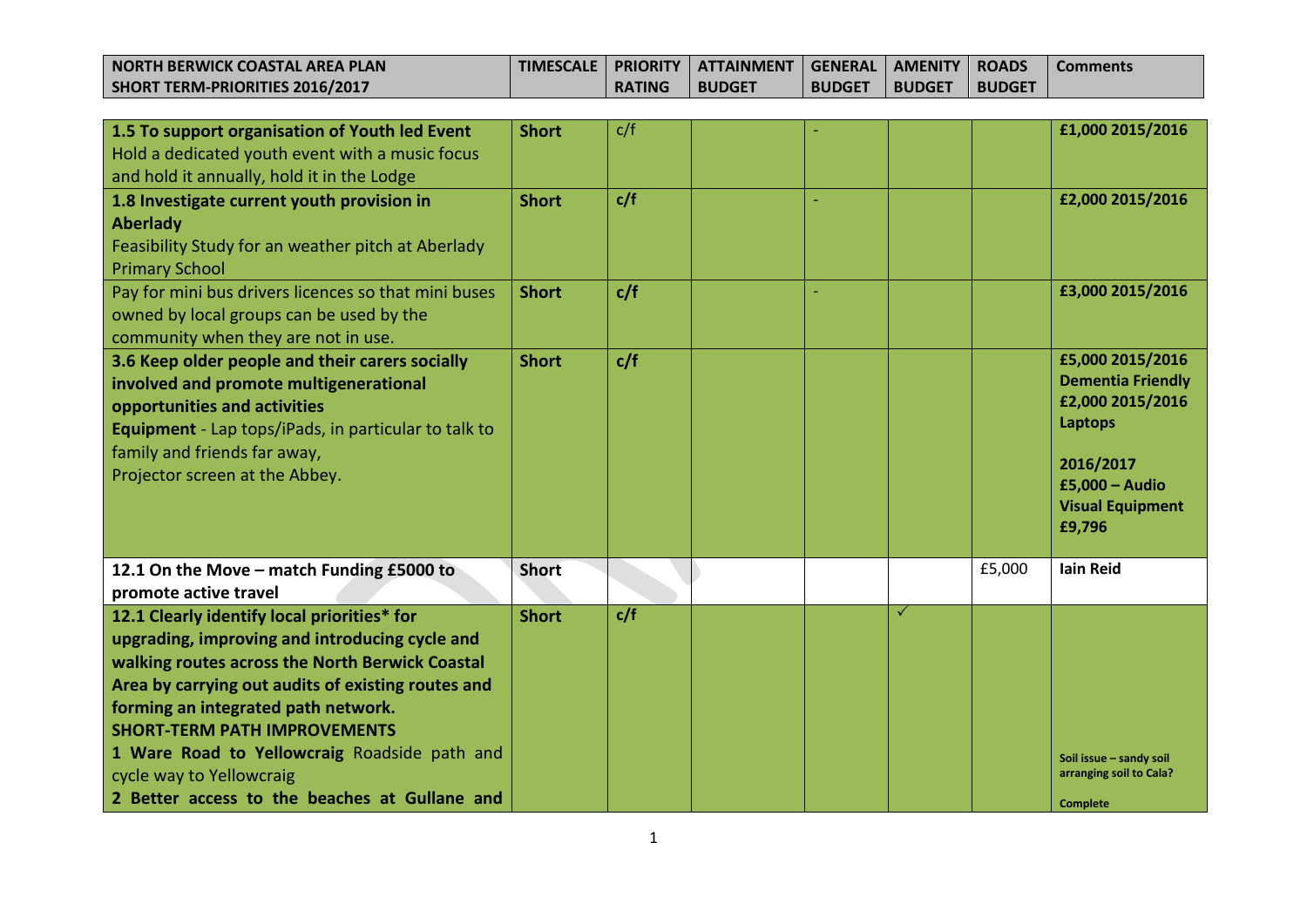| <b>NORTH BERWICK COASTAL AREA PLAN</b><br><b>SHORT TERM-PRIORITIES 2016/2017</b>                                                                                                                                                                                                  | <b>TIMESCALE</b> | <b>PRIORITY</b><br><b>RATING</b> | <b>ATTAINMENT</b><br><b>BUDGET</b> | <b>GENERAL</b><br><b>BUDGET</b> | <b>AMENITY</b><br><b>BUDGET</b> | <b>ROADS</b><br><b>BUDGET</b> | <b>Comments</b>                                                                      |
|-----------------------------------------------------------------------------------------------------------------------------------------------------------------------------------------------------------------------------------------------------------------------------------|------------------|----------------------------------|------------------------------------|---------------------------------|---------------------------------|-------------------------------|--------------------------------------------------------------------------------------|
|                                                                                                                                                                                                                                                                                   |                  |                                  |                                    |                                 |                                 |                               |                                                                                      |
| Yellowcraig<br>3 Walking/Cycle route between Dirleton and<br><b>North Berwick</b>                                                                                                                                                                                                 |                  |                                  |                                    |                                 |                                 |                               | Complete - issues with<br>weed growing through<br>new path                           |
| 4 Walking/Cycle route Dirleton to Gullane via<br>Archerfield (recent tree felling requires path to be<br>cleared) signage required at Denis House to                                                                                                                              |                  |                                  |                                    |                                 |                                 |                               | <b>Path cleared</b>                                                                  |
| Archerfield                                                                                                                                                                                                                                                                       |                  |                                  |                                    |                                 |                                 |                               |                                                                                      |
| 6 Cycle Route Gullane-Aberlady Saltcoats Path<br>(monitor development plans which may impact on                                                                                                                                                                                   |                  |                                  |                                    |                                 |                                 |                               | Path clear.                                                                          |
| path)                                                                                                                                                                                                                                                                             |                  |                                  |                                    |                                 |                                 |                               |                                                                                      |
| 7 Better access to the Glen                                                                                                                                                                                                                                                       |                  |                                  |                                    |                                 |                                 |                               | <b>Path improvements to</b><br>Glen recycled edge boards<br>being installed          |
| 8 Gullane Main Street - Twin Amber Flashing<br>Units installed at school crossing - Resurfacing to<br>be c/f 2016/2017 budget                                                                                                                                                     | <b>Short</b>     | c/f                              |                                    |                                 |                                 | £                             | <b>Awaiting costing</b>                                                              |
| 14.3 Improved road safety measures at:<br>Dunbar road (no pavements at pitches,<br>tennis courts to the Lodge, at the Glen) as<br>new sheltered housing and super market<br>are being built near there $-$ Pavement<br>from Greenheads Road to the Rugby park<br>in North Berwick | <b>Short</b>     | c/f                              |                                    |                                 |                                 | $\checkmark$                  | <b>May consider</b><br>cinder type path<br>behind hedge?                             |
| 2.7 Localised health services responsive to the<br>needs and demands of the growing communities<br>Capacity of Health Centre growing population<br>(new facility ore extend current building)                                                                                     | <b>Short</b>     | 32                               |                                    |                                 |                                 |                               | <b>Discussions with</b><br>David Small at<br><b>Older People's</b><br><b>Network</b> |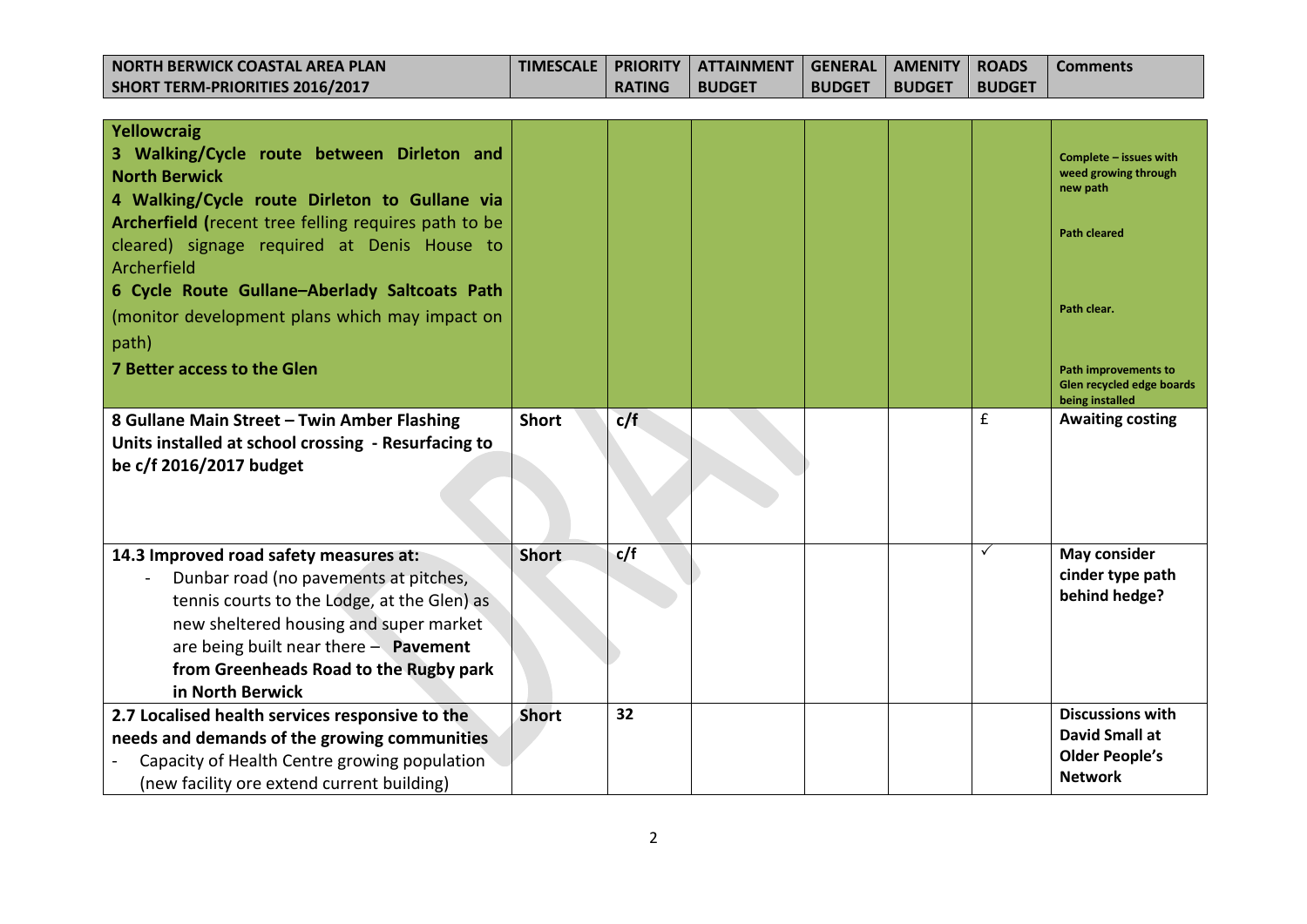| I NORTH BERWICK COASTAL AREA PLAN | <b>TIMESCALE</b> |               | PRIORITY   ATTAINMENT   GENERAL   AMENITY   ROADS |               |               |               | <b>Comments</b> |
|-----------------------------------|------------------|---------------|---------------------------------------------------|---------------|---------------|---------------|-----------------|
| SHORT TERM-PRIORITIES 2016/2017   |                  | <b>RATING</b> | <b>BUDGET</b>                                     | <b>BUDGET</b> | <b>BUDGET</b> | <b>BUDGET</b> |                 |

| Reinstate chiropody and physiotherapy services<br>Expansion to school NHS dental services                                                                                                                                                                                                                                                                                                                                                           |              |    |         |        |   |              |                                                                                                         |
|-----------------------------------------------------------------------------------------------------------------------------------------------------------------------------------------------------------------------------------------------------------------------------------------------------------------------------------------------------------------------------------------------------------------------------------------------------|--------------|----|---------|--------|---|--------------|---------------------------------------------------------------------------------------------------------|
| 1.3 To support the development of a mental<br>wellbeing pathway so that all children and young<br>people and their families are supported at each<br>stage of their development:<br>Explore need for a family link worker.                                                                                                                                                                                                                          | <b>Short</b> | 25 | £28,380 |        |   |              | £28,380 Guided<br>Self Help - Youth<br>Worker                                                           |
| <b>6.9 North Berwick Town</b><br>Repaint North Berwick Mural (mural at<br>lighthouse and Robert Louis Stevenson<br><b>High Street Vennel</b>                                                                                                                                                                                                                                                                                                        | <b>Short</b> | 24 |         | £7,000 | ✓ |              | Tom Ewing could do<br>in Spring - who<br>would be involved? In<br>Bloom, young people,<br>Stepping Out? |
| 1.1 To attract strategic backing and funding for<br>the 'Support from the Start<br><b>Parenting Pathway</b><br>To sustain and deliver the 'Support from the Start'<br>Parenting Pathway which includes evidence based<br>universal family learning and parent support<br>programmes and interventions. Explore need for<br><b>Family Support Worker</b><br>To sustain targeted support to families increasing<br>their mental health and wellbeing. | <b>Short</b> | 23 | £48,550 |        |   |              | Parenting<br><b>Programmes</b><br>£5,000<br>Support from the<br><b>Start Worker</b><br>£43,550          |
| 14.2 Review directional clear signage throughout<br>North Berwick town centre<br>Clear signage at entry points into North Berwick<br>depicting location of main car parks                                                                                                                                                                                                                                                                           | <b>Short</b> | 20 |         |        |   | $\checkmark$ | <b>ELC Strategic plan</b><br>re Town Centre<br>entry points -<br>temp signs<br>requested                |
| 3.9 Work closely with Day Centres to support their<br>work in helping people to continue to live<br>independently in the community                                                                                                                                                                                                                                                                                                                  | <b>Short</b> | 19 |         | £5,000 |   |              | <b>Cost for</b><br>projector/audio<br>visual                                                            |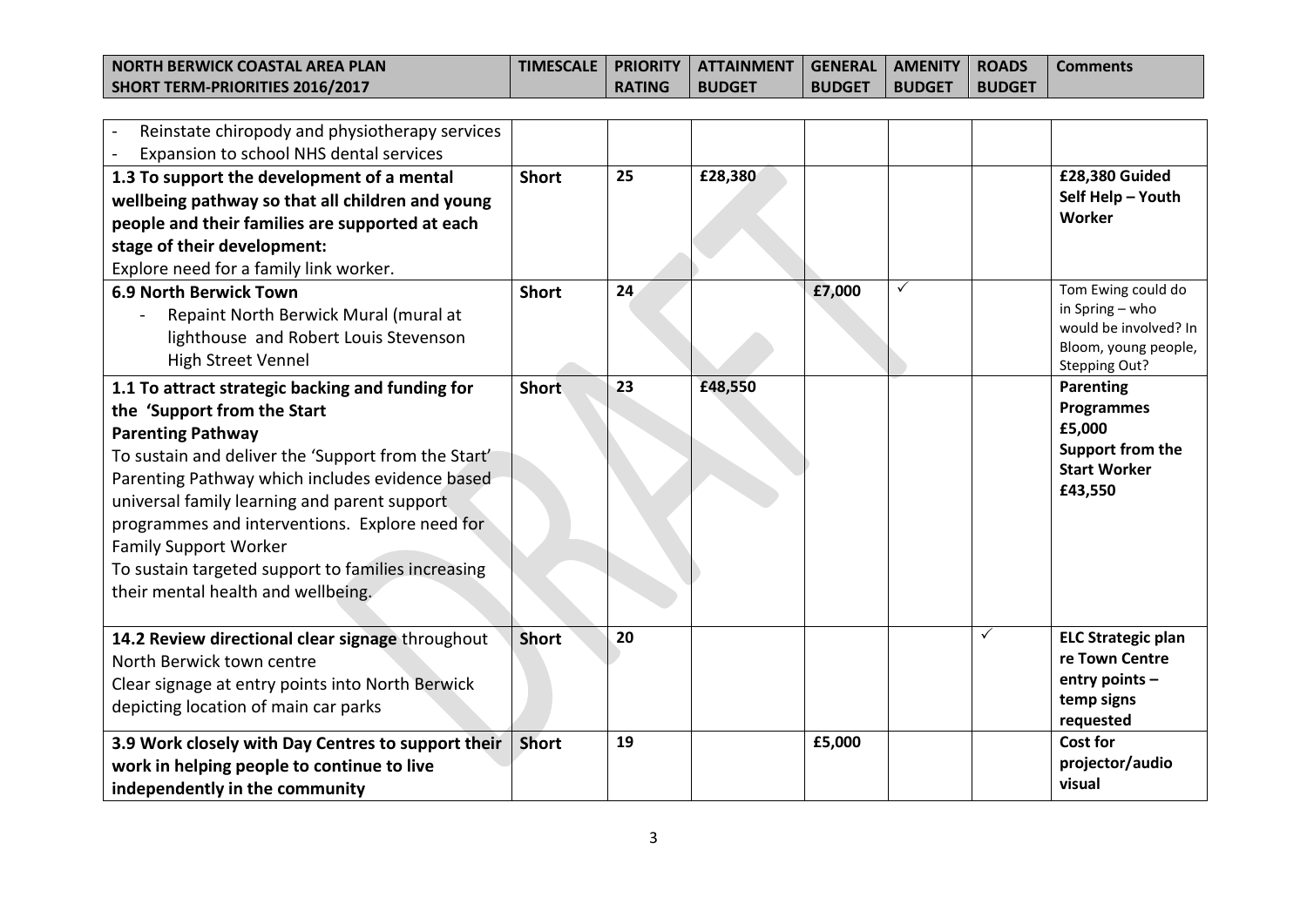| <b>NORTH BERWICK COASTAL AREA PLAN</b> |               | ' TIMESCALE   PRIORITY   ATTAINMENT   GENERAL   AMENITY   ROADS \ |               |               |               | l Comments |
|----------------------------------------|---------------|-------------------------------------------------------------------|---------------|---------------|---------------|------------|
| SHORT TERM-PRIORITIES 2016/2017        | <b>RATING</b> | <b>I BUDGET</b>                                                   | <b>BUDGET</b> | <b>BUDGET</b> | <b>BUDGET</b> |            |

| 14.5 Make NB High Street more pedestrian<br>friendly<br>Conduct a feasibility study to explore the need to<br>pedestrianise the High Street at peak times<br>(weekends & Summer) making the High Street a<br>more safer and accessible environment for<br>everyone.                                                   | <b>Short</b> | 19 |              |   | lan<br>Dalgleish/Andrew<br>$McLellan - start$<br>$conversion -$<br>prepare brief.<br><b>Possible</b><br><b>Charrette?</b>                      |
|-----------------------------------------------------------------------------------------------------------------------------------------------------------------------------------------------------------------------------------------------------------------------------------------------------------------------|--------------|----|--------------|---|------------------------------------------------------------------------------------------------------------------------------------------------|
| 14.8 Scope need for a co-ordinated and creative<br>response to community transport<br>Explore the need for a "wander bus" service that<br>allows people to go short distances around their<br>local, villages and towns                                                                                               | <b>Short</b> | 19 | £15,000      | ✓ | <b>Possible Charrette?</b><br><b>Match funding</b>                                                                                             |
| 2.6 Scope the need for a community cafe staffed<br>by people with support needs. Offering peer<br>support, crisis support, help from relevant services,<br>reducing social isolation, training to help people<br>become more employable                                                                               | <b>Short</b> | 18 | £1,000       |   | <b>North Berwick Community</b><br><b>Centre Management</b><br>Committee<br>Cafe in the Community<br>Centre/Lodge? See Ridge<br>Project, Dunbar |
| 2.8 Community Centres and Village Halls are well<br>maintained and are local hubs of activity.<br>Maximise use of all community assets and<br>encourage the development of community facilities<br>in response to local need recognising the important<br>role of local centres and halls for community well<br>being | <b>Short</b> | 18 | $\checkmark$ | ✓ | <b>Map community</b><br>assets<br>£1,000 to each<br>village Hall                                                                               |
| 10.2 Creation of free adult education provision (so<br>that poorer can access rather than paid night<br>classes)                                                                                                                                                                                                      | <b>Short</b> | 18 | £1,000       |   | <b>Bursary for adult</b><br>learning?                                                                                                          |
| 7.3 More funding and support for local groups<br>Increase awareness of CLD service and protect the<br>service provided.                                                                                                                                                                                               | <b>Short</b> | 16 |              |   |                                                                                                                                                |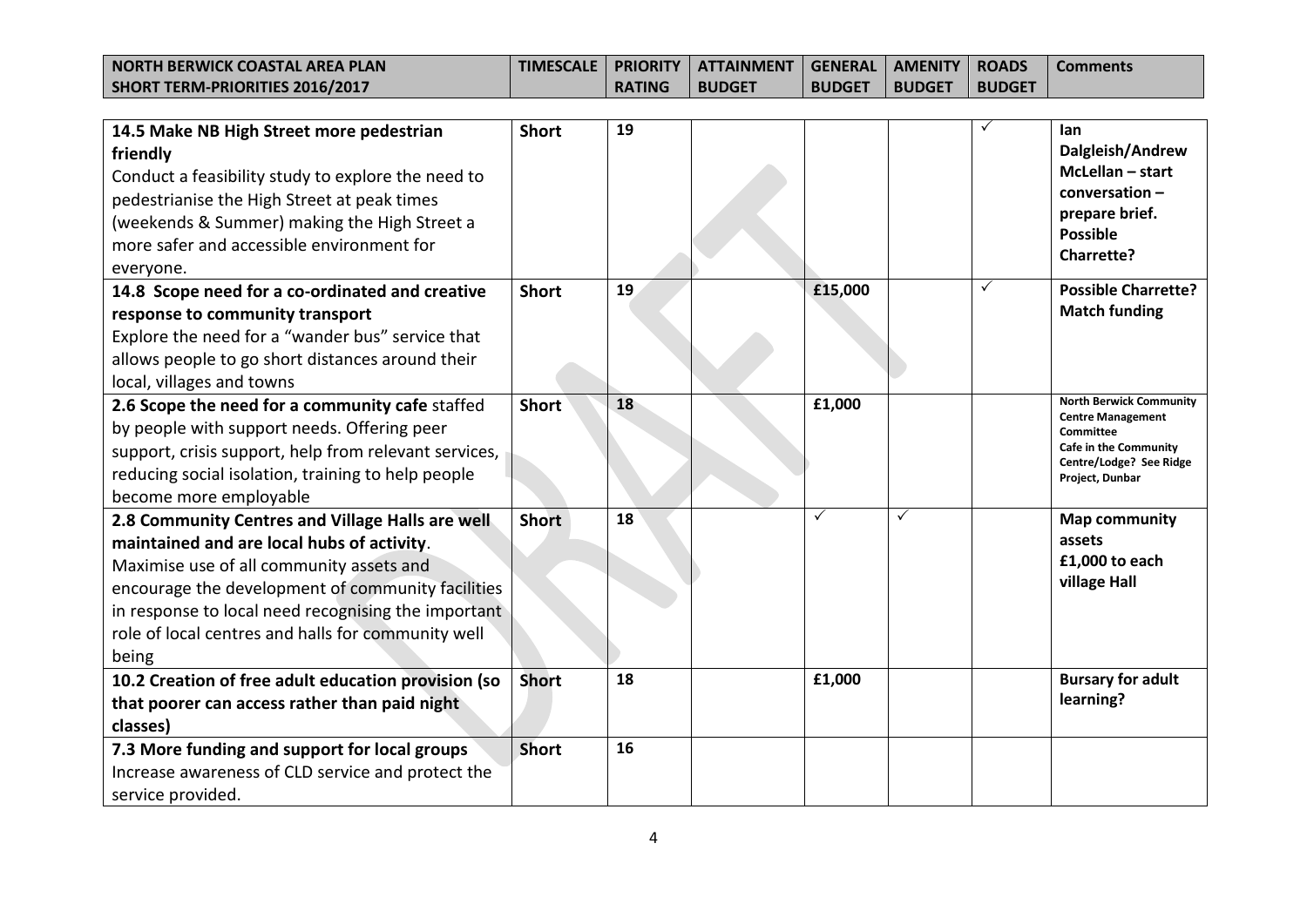| I NORTH BERWICK COASTAL AREA PLAN | <b>TIMESCALE</b> |               | PRIORITY   ATTAINMENT   GENERAL   AMENITY   ROADS |               |               |               | <b>Comments</b> |
|-----------------------------------|------------------|---------------|---------------------------------------------------|---------------|---------------|---------------|-----------------|
| SHORT TERM-PRIORITIES 2016/2017   |                  | <b>RATING</b> | <b>BUDGET</b>                                     | <b>BUDGET</b> | <b>BUDGET</b> | <b>BUDGET</b> |                 |

| 6.9 North Berwick High Street                       | <b>Short</b> | 14 |        |        |                                   |
|-----------------------------------------------------|--------------|----|--------|--------|-----------------------------------|
| Encourage small business by lowering rents and      |              |    |        |        |                                   |
| rates                                               |              |    |        |        |                                   |
| 7.2 Encourage and support for people to             | <b>Short</b> | 13 |        | £1,000 | <b>Possible</b>                   |
| volunteer                                           |              |    |        |        | <b>Community Day</b>              |
| Offer flexible opportunities/incentives to          |              |    |        |        | Event? £                          |
| encourage people to volunteer                       |              |    |        |        |                                   |
| 9.1 Local housing development                       | <b>Short</b> | 13 |        |        |                                   |
| Less housing development                            |              |    |        |        |                                   |
| Stop building more housing estates- our local       |              |    |        |        |                                   |
| services are in danger of being overwhelmed         |              |    |        |        |                                   |
| -No further new house building unless social        |              |    |        |        |                                   |
| housing                                             |              |    |        |        |                                   |
| 10.1 Concerning figures such as 1 in 5 children are | <b>Short</b> | 13 |        |        | Support from the                  |
| living in poverty in some areas, and % of private   |              |    |        |        | Start - look at<br>measures which |
| households living in fuel poverty                   |              |    |        |        | could be put in                   |
| Investigating possible reasons behind these         |              |    |        |        | place - food bank                 |
| figures, and any specific gaps in services or       |              |    |        |        | etc                               |
| opportunities for new provisions to reduce          |              |    |        |        |                                   |
| these inequalities                                  |              |    |        |        |                                   |
| 15.5 To increase access to employability            | <b>Short</b> | 13 | £3,692 |        | <b>Invite ELWorks</b>             |
| opportunities for young people to enhance their     |              |    |        |        | invite to Youth<br>Network.       |
| skills and experience                               |              |    |        |        | $£3692 -$                         |
| Work with East Lothian Works to develop and         |              |    |        |        | <b>Employability skills</b>       |
| deliver local opportunities                         |              |    |        |        | <b>Youth Worker</b>               |
|                                                     |              |    |        |        |                                   |
|                                                     |              |    |        |        |                                   |
| 2.2 North Berwick Coastal Sports Hub to bring       | <b>Short</b> | 12 |        |        |                                   |
| together the key people involved in sport to grow   |              |    |        |        |                                   |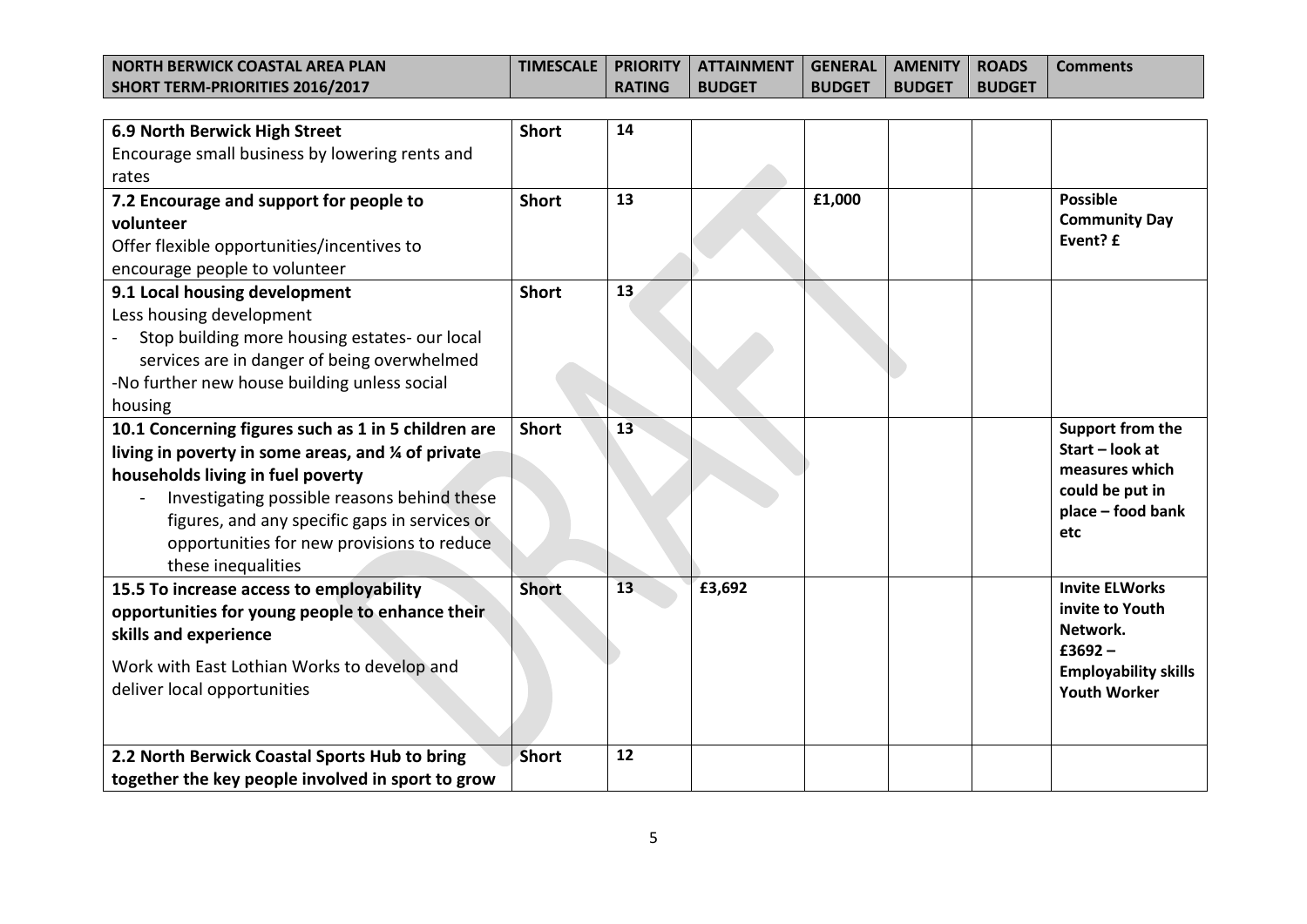| I NORTH BERWICK COASTAL AREA PLAN |               | ' TIMESCALE   PRIORITY   ATTAINMENT   GENERAL   AMENITY   ROADS ' |               |               |               | ' Comments' |
|-----------------------------------|---------------|-------------------------------------------------------------------|---------------|---------------|---------------|-------------|
| SHORT TERM-PRIORITIES 2016/2017   | <b>RATING</b> | <b>BUDGET</b>                                                     | <b>BUDGET</b> | <b>BUDGET</b> | <b>BUDGET</b> |             |

| and achieve vibrant sustainable sports clubs and<br>improve the number of people living healthy,<br>active lives.<br>Improve profile of sport and access to information<br>for local residents - produce a sport leaflet and<br>distribute, banner and notice board. |              |    |   |        |   |                                                              |
|----------------------------------------------------------------------------------------------------------------------------------------------------------------------------------------------------------------------------------------------------------------------|--------------|----|---|--------|---|--------------------------------------------------------------|
| 9.1 Local housing development<br>More good quality affordable housing - lots of<br>it!<br>Build affordable housing for local people<br>Local people should be offered local ELC<br>properties                                                                        | <b>Short</b> | 12 |   |        |   |                                                              |
| 15.2 Work with Rural Broadband Scotland to<br>ensure that the delivery of super speed internet<br>access is available across the Coastal ward                                                                                                                        | <b>Short</b> | 12 |   |        |   |                                                              |
| 6.4 Improving community facilities<br>The facilities and social spaces it needs (broadband,<br>biomass boiler and a mobile hoist at the Gullane<br>village hall)                                                                                                     | <b>Short</b> | 11 |   | £1,000 |   | Costings?                                                    |
| <b>16.10 Train Station Toilets Feasibility</b>                                                                                                                                                                                                                       | <b>Short</b> | 11 |   | £2,000 |   | Cost of study?                                               |
| 2.5 Develop and support service for those<br>experience trauma and post natal depression<br>(Support from the Start section)                                                                                                                                         | <b>Short</b> | 10 | ? | £5,000 |   | <b>Check with</b><br>Stepping Out-<br>costs                  |
| 5.1 Investigating and addressing improvements<br>required to slipways and paths surrounding the<br>beaches and paths.                                                                                                                                                | <b>Short</b> | 10 |   |        | ✓ | <b>Neil Clark/Stuart</b><br>Pryde - Dave<br><b>Northcott</b> |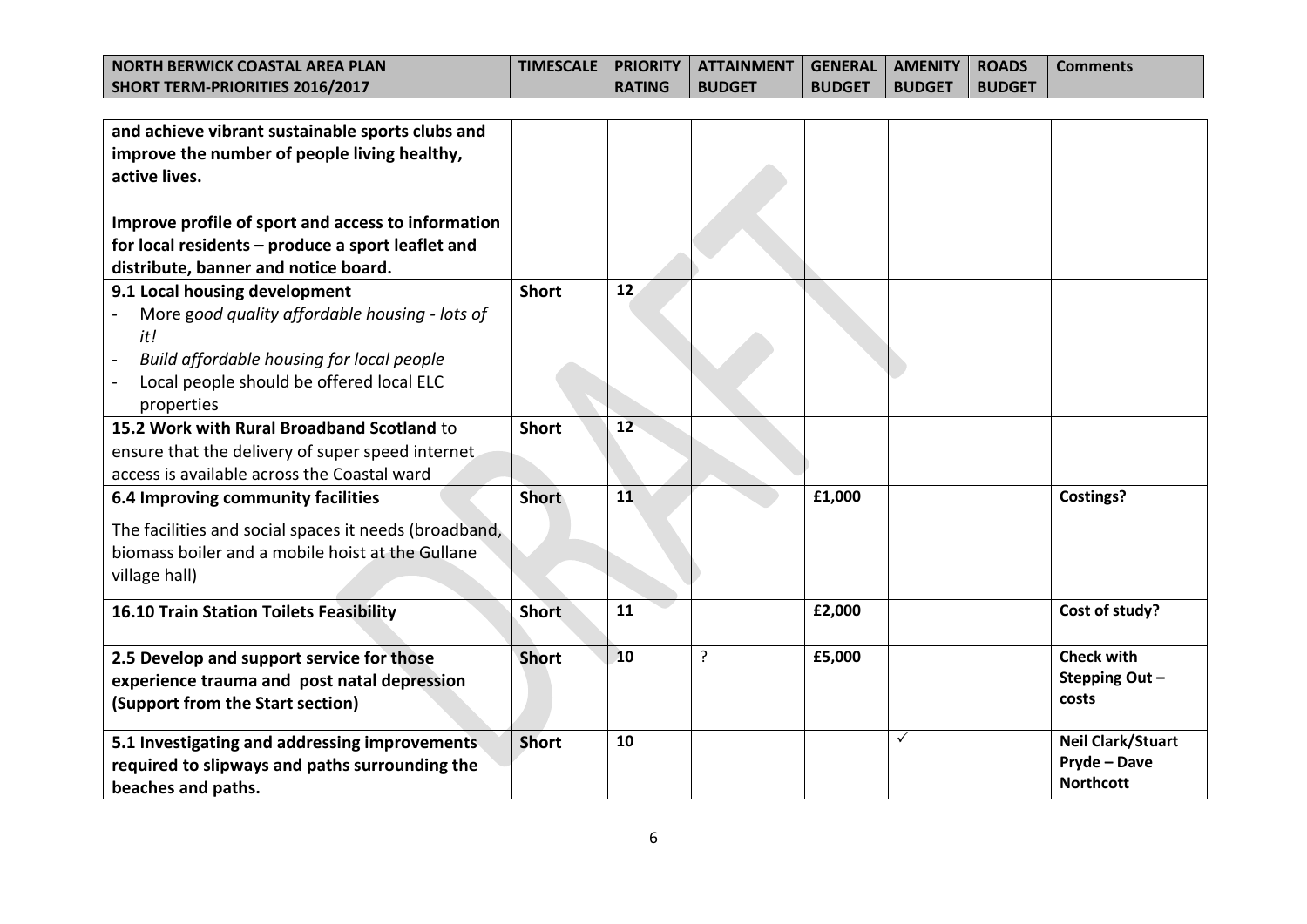| I NORTH BERWICK COASTAL AREA PLAN |               |               |               |               |               | i Comments. |
|-----------------------------------|---------------|---------------|---------------|---------------|---------------|-------------|
| SHORT TERM-PRIORITIES 2016/2017   | <b>RATING</b> | <b>BUDGET</b> | <b>BUDGET</b> | <b>BUDGET</b> | <b>BUDGET</b> |             |

| Undertake an annual walk around survey by East      |              |    |        |              |                              |
|-----------------------------------------------------|--------------|----|--------|--------------|------------------------------|
| Lothian Council officials and local community       |              |    |        |              |                              |
| representatives to identify and rectify small scale |              |    |        |              |                              |
| improvements required to improve the appearance     |              |    |        |              |                              |
| of the area.                                        |              |    |        |              |                              |
| 6.8 Drem                                            | <b>Short</b> | 10 |        |              |                              |
| Upgrade the Train Station to make it accessible by  |              |    |        |              |                              |
| all                                                 |              |    |        |              |                              |
| 15.1 Explore the options for setting up "flexible   | <b>Short</b> | 10 |        |              | <b>Map Community</b>         |
| work spaces" across the Ward                        |              |    |        |              | <b>Assets</b>                |
| 16.4 Support the Coastal Communities Museum to      | Short        | 10 | £500   |              | <b>Cost of exhibition?</b>   |
| attract visitors and volunteers                     |              |    |        |              |                              |
| Create stronger links with community                |              |    |        |              |                              |
| groups and increase partnership working.            |              |    |        |              |                              |
| 16.7 Town Centre Plan                               | <b>Short</b> | 10 |        |              | <b>Charrette?</b>            |
| Create and implement a vision for the North         |              |    |        |              | <b>Match funding</b>         |
| Berwick High Street which will enhance the High     |              |    |        |              | from General e.g.            |
| Street for locals and visitors.                     |              |    |        |              | £15,000                      |
|                                                     |              |    |        |              |                              |
| 3.6 Keep older people and their carers socially     | <b>Short</b> | 9  | £2,000 |              | <b>New NB Group?</b>         |
| involved and promote multigenerational              |              |    |        |              |                              |
| opportunities and activities                        |              |    |        |              |                              |
| 5.3 Develop inviting social spaces where people     | <b>Short</b> | 9  | £500   | $\checkmark$ | Waiting list for allotments, |
| can meet, grow their own food and access fresh      |              |    |        |              | spaces limited               |
| drinking water                                      |              |    |        |              |                              |
| Free outdoor play opportunities for people of       |              |    |        |              |                              |
| all ages in all green spaces - encourage inter      |              |    |        |              |                              |
| generational mixing                                 |              |    |        |              |                              |
| More allotments and community growing space         |              |    |        |              |                              |
| including community orchard                         |              |    |        |              |                              |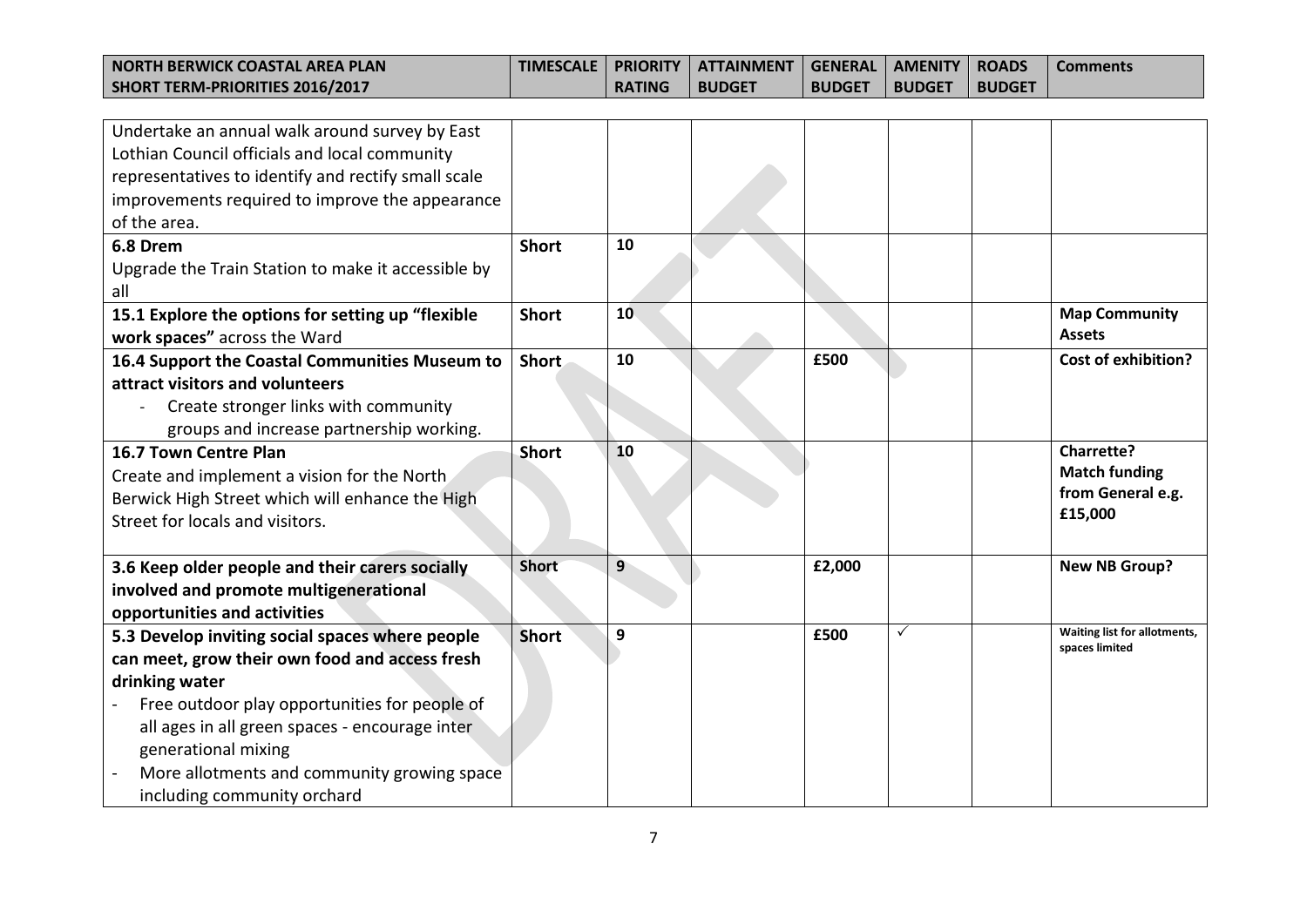| I NORTH BERWICK COASTAL AREA PLAN | <b>TIMESCALE</b> |               | PRIORITY   ATTAINMENT   GENERAL   AMENITY   ROADS |               |               |               | <b>Comments</b> |
|-----------------------------------|------------------|---------------|---------------------------------------------------|---------------|---------------|---------------|-----------------|
| SHORT TERM-PRIORITIES 2016/2017   |                  | <b>RATING</b> | <b>BUDGET</b>                                     | <b>BUDGET</b> | <b>BUDGET</b> | <b>BUDGET</b> |                 |

| Less unnecessary public adverts<br>Establish "permanent" sign on trees - approach |              |   |              |   |              |                                              |
|-----------------------------------------------------------------------------------|--------------|---|--------------|---|--------------|----------------------------------------------|
| to NB. Signs can be amended for each event                                        |              |   |              |   |              |                                              |
| 6.5 Aberlady                                                                      | <b>Short</b> | 9 | £1,000       | ✓ |              | Cost for new                                 |
| Reconnecting the mains water supply to the Lion's                                 |              |   |              |   |              | Fountain?                                    |
| Head Fountain at Sea Green Aberlady.                                              |              |   |              |   |              |                                              |
| 12.2 Possible new paths                                                           | <b>Short</b> | 9 |              | ✓ | $\checkmark$ | Desk study re routes -<br><b>Nick Morgan</b> |
| Path and cycle way between Ballencrieff and                                       |              |   |              |   |              |                                              |
| Aberlady                                                                          |              |   |              |   |              |                                              |
| 12.4 Work with schools to utilise their Safer                                     | <b>Short</b> | 9 |              |   | $\checkmark$ |                                              |
| <b>Routes to School Travel plans</b>                                              |              |   |              |   |              |                                              |
| Aberlady primary would like to a cycle route from                                 |              |   |              |   |              |                                              |
| <b>Ballencrieff to Aberlady</b>                                                   |              |   |              |   |              |                                              |
| 15.4 Create opportunities for social enterprise to                                | <b>Short</b> | 9 | $\checkmark$ |   |              |                                              |
| develop across the Ward                                                           |              |   |              |   |              |                                              |
| Possibilities include:                                                            |              |   |              |   |              |                                              |
| In the social care sector - carers (from older                                    |              |   |              |   |              |                                              |
| peoples working group)                                                            |              |   |              |   |              |                                              |
| To give experience to young people                                                |              |   |              |   |              |                                              |
| 16.8 Protect the Harbour and Coastal area in                                      | <b>Short</b> | 9 | $\checkmark$ |   |              |                                              |
| North Berwick for the enjoyment of the                                            |              |   |              |   |              |                                              |
| community and visitors                                                            |              |   |              |   |              |                                              |
| Places to change (like the old beach huts)                                        |              |   |              |   |              |                                              |
| 16.8 Protect the Harbour and Coastal area in                                      | <b>Short</b> | 9 | $\checkmark$ |   |              |                                              |
| North Berwick for the enjoyment of the                                            |              |   |              |   |              |                                              |
| community and visitors                                                            |              |   |              |   |              |                                              |
| <b>Outdoor showers</b>                                                            |              |   |              |   |              |                                              |
|                                                                                   |              |   |              |   |              |                                              |
| 1.6 Set up a Steering Group to attract funding to                                 | <b>Short</b> | 8 | £500         |   |              | Youth Work hours?                            |
| explore the feasibility of a designated Youth                                     |              |   |              |   |              |                                              |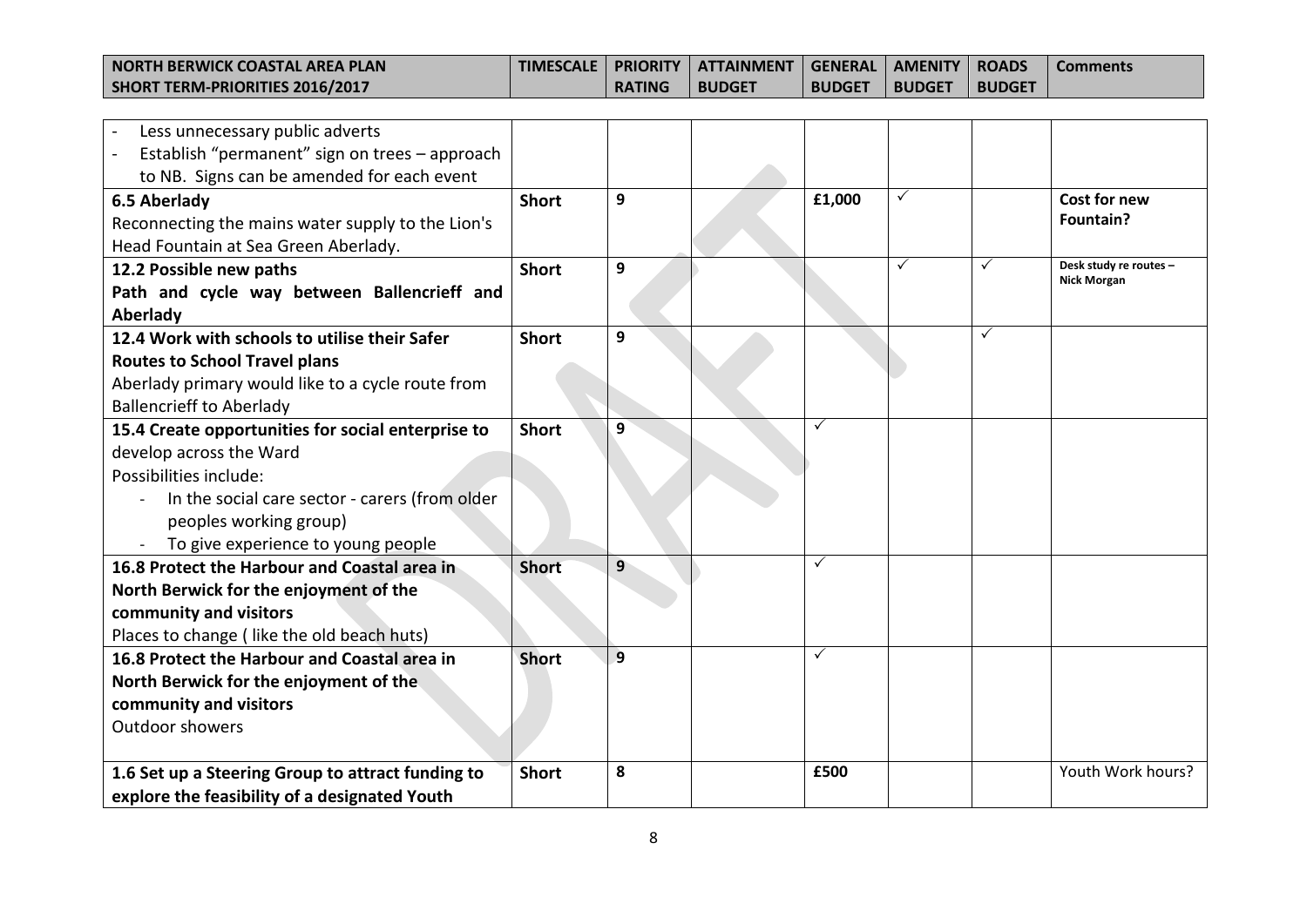| <b>NORTH BERWICK COASTAL AREA PLAN</b> |               | TIMESCALE   PRIORITY   ATTAINMENT   GENERAL   AMENITY   ROADS |               |               |               | <b>Comments</b> |
|----------------------------------------|---------------|---------------------------------------------------------------|---------------|---------------|---------------|-----------------|
| SHORT TERM-PRIORITIES 2016/2017        | <b>RATING</b> | <b>BUDGET</b>                                                 | <b>BUDGET</b> | <b>BUDGET</b> | <b>BUDGET</b> |                 |

| <b>Centre for North Berwick</b>                                                                                                                                                                                                                                                                                                                                                                                         |                              |           |   |        |  |                                |
|-------------------------------------------------------------------------------------------------------------------------------------------------------------------------------------------------------------------------------------------------------------------------------------------------------------------------------------------------------------------------------------------------------------------------|------------------------------|-----------|---|--------|--|--------------------------------|
| 1.9 To increase access to employability, life skills<br>and opportunities for all young people to enhance<br>their skills and experience.<br>Widen community involvement in the schools work<br>experience programme for S4-S6 pupils.<br>Provide community support services to enhance<br>young people's life and employability skills.<br>Work with East Lothian Works to develop and<br>deliver local opportunities. | <b>Short</b>                 | 8         | ✓ |        |  |                                |
| 2.2 North Berwick Coastal Sports Hub to bring<br>together the key people involved in sport to grow<br>and achieve vibrant sustainable sports clubs and<br>improve the number of people living healthy,<br>active lives.<br>Physical Exercise - to improve sports and leisure<br>facilities<br><b>6.5 Aberlady</b>                                                                                                       | <b>Short</b><br><b>Short</b> | 8<br>8c/f |   |        |  |                                |
| Feasibility Study for all weather pitch                                                                                                                                                                                                                                                                                                                                                                                 |                              |           |   |        |  |                                |
| 8.4 Combined 'Get into Sport' leaflet produced by<br>the North Berwick Area Sports Hub for distribution<br>as part of school induction packs                                                                                                                                                                                                                                                                            | <b>Short</b>                 | 8         |   | £1,000 |  |                                |
| 8.7 Develop and deliver an events calendar                                                                                                                                                                                                                                                                                                                                                                              | <b>Short</b>                 | 8         |   | £1,000 |  |                                |
| 16.3 Visit North Berwick" website detailing<br>attractions and "what's on" (relevant to tourists)<br>- events calendar possibly linking to Visit East<br>Lothian                                                                                                                                                                                                                                                        | <b>Short</b>                 | 8         |   |        |  | What's On Web<br>site - Dunbar |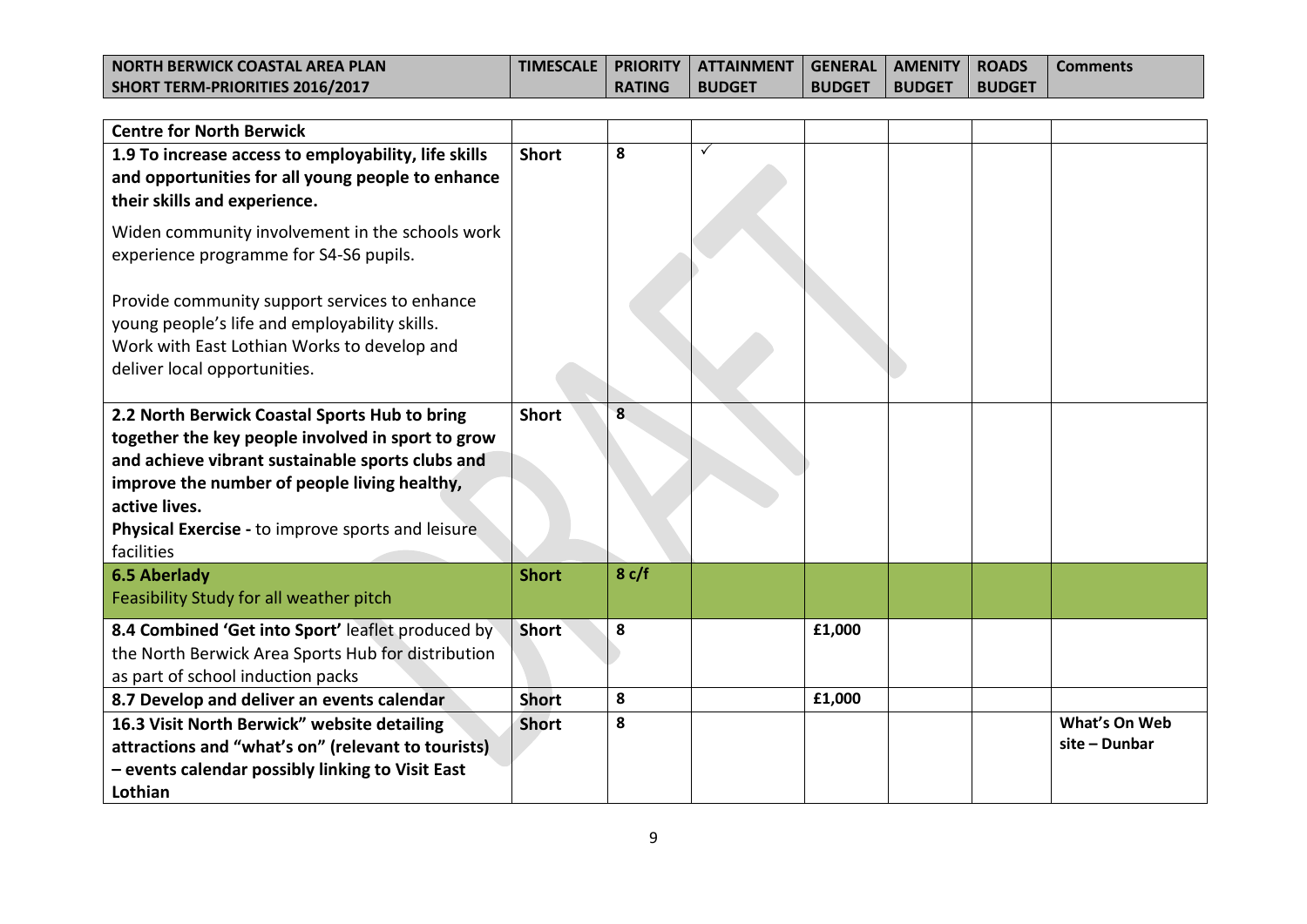| I NORTH BERWICK COASTAL AREA PLAN | <b>TIMESCALE</b> |               | ∣ PRIORITY ∣ ATTAINMENT ∣ GENERAL ∣ AMENITY ∣ ROADS ∣ |               |               |               | <b>Comments</b> |
|-----------------------------------|------------------|---------------|-------------------------------------------------------|---------------|---------------|---------------|-----------------|
| SHORT TERM-PRIORITIES 2016/2017   |                  | <b>RATING</b> | <b>BUDGET</b>                                         | <b>BUDGET</b> | <b>BUDGET</b> | <b>BUDGET</b> |                 |

| 16.8 Protect the Harbour and Coastal area in<br>North Berwick for the enjoyment of the<br>community and visitors<br>Sea Wall defences - extend coastal defences<br>Potential risk of pollution if flooding at Sewage<br><b>Treatment Works at East Beach</b>                                          | <b>Short</b> | 8              |   | David Northcott -<br><b>Strategic Plan for ELC-</b><br>protecting car park at east<br>beach?? East Lothian<br><b>Coastal Protection Plan</b> |
|-------------------------------------------------------------------------------------------------------------------------------------------------------------------------------------------------------------------------------------------------------------------------------------------------------|--------------|----------------|---|----------------------------------------------------------------------------------------------------------------------------------------------|
| 1.1 Build the capacity within the community to<br>facilitate parent support programmes and<br>interventions e.g. Raising Children with<br>Confidence, Healthy Minds Happy Babies,<br>Raising Teens with Confidence, Psychology of<br>Parenting which are evidence based universal<br>family learning. | <b>Short</b> | 7              |   | See above 1.1                                                                                                                                |
| 5.2 Support local groups to sustain the green<br>spaces, gardens, planting<br>North Berwick In Bloom<br>Friends of North Berwick Lodge<br>Glebe Field?                                                                                                                                                | <b>Short</b> | 7              | ✓ |                                                                                                                                              |
| 6.4 Improving access in around the local area by<br>upgrading paths for cycling - Gullane, Dirleton to<br><b>North Berwick</b><br>Better toilets at beach in Gullane                                                                                                                                  | <b>Short</b> | 7              | ✓ | <b>Capital Plan re Coastal</b><br>Toilets.                                                                                                   |
| 10.1 Improve equality and community cohesion<br>reduce stigma and develop community spirit<br>and bonding<br>No class difference                                                                                                                                                                      | <b>Short</b> | $\overline{7}$ |   | <b>Communications</b><br><b>Sub Group?</b>                                                                                                   |
| 12.3 Improve the safety, quality and knowledge of<br>prioritised existing cycle and walking paths across                                                                                                                                                                                              | <b>Short</b> | 7              | ✓ | Site investigation                                                                                                                           |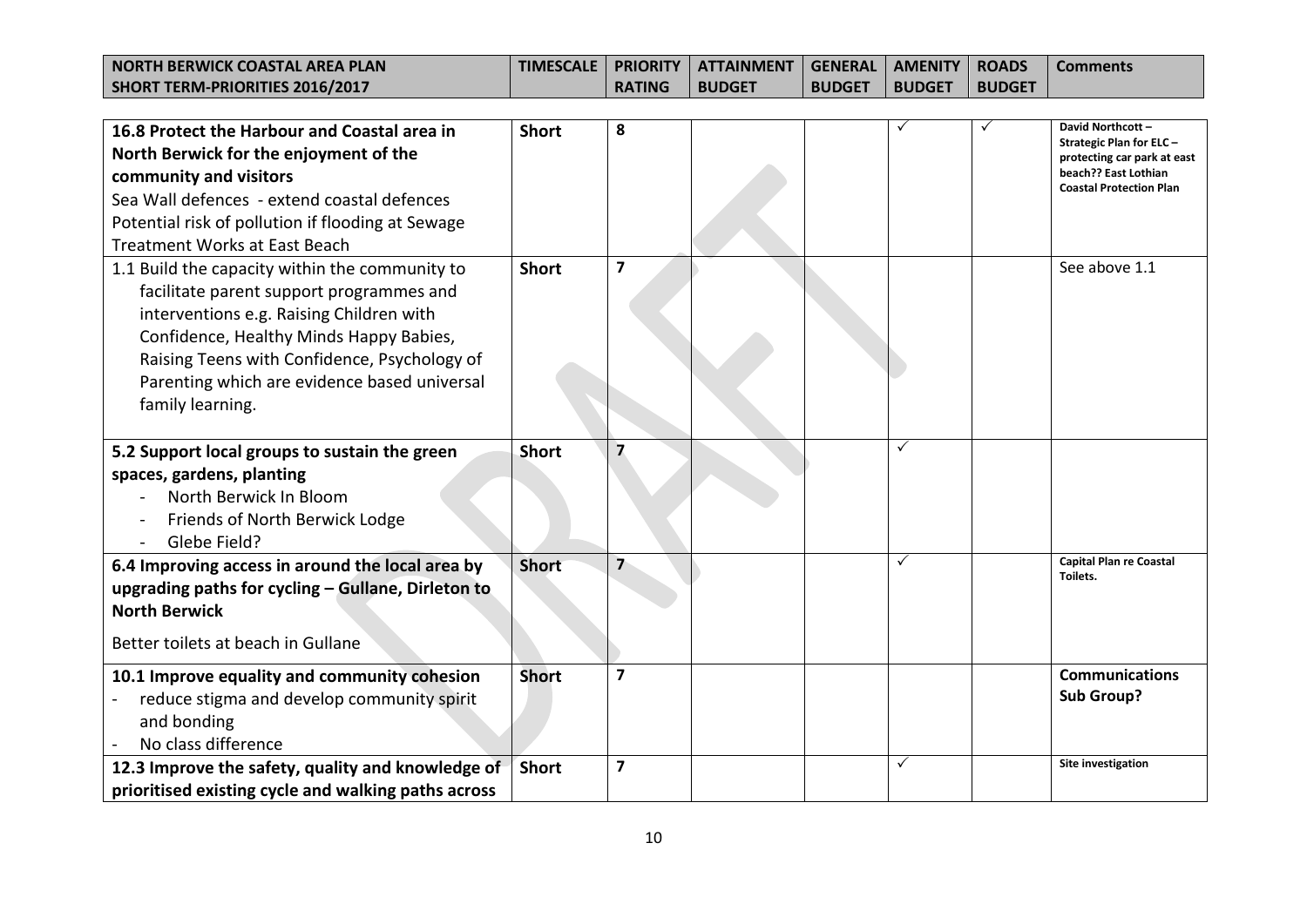| <b>NORTH BERWICK COASTAL AREA PLAN</b> | <b>TIMESCALE</b> |               | PRIORITY   ATTAINMENT   GENERAL   AMENITY   ROADS |               |               |               | <b>Comments</b> |
|----------------------------------------|------------------|---------------|---------------------------------------------------|---------------|---------------|---------------|-----------------|
| SHORT TERM-PRIORITIES 2016/2017        |                  | <b>RATING</b> | <b>BUDGET</b>                                     | <b>BUDGET</b> | <b>BUDGET</b> | <b>BUDGET</b> |                 |

| the area<br>Restoration work on Coffin Way Path, Aberlady                                                                                                                                                                                                                     |              |                  |        |   |   |                                                |
|-------------------------------------------------------------------------------------------------------------------------------------------------------------------------------------------------------------------------------------------------------------------------------|--------------|------------------|--------|---|---|------------------------------------------------|
| 2.2 North Berwick Coastal Sports Hub to bring<br>together the key people involved in sport to grow<br>and achieve vibrant sustainable sports clubs and<br>improve the number of people living healthy,<br>active lives<br>Not enough space for junior football pitch bookings | <b>Short</b> | 6                |        |   |   |                                                |
| 6.1 Local Development Plan protects greenspaces<br>corridors between existing communities, where<br>possible, to prevent coalescence.                                                                                                                                         | <b>Short</b> | 6                |        |   |   |                                                |
| <b>6.9 North Berwick Town</b><br>Replace broken seating and clean seating                                                                                                                                                                                                     | <b>Short</b> | $6 \overline{6}$ |        | ✓ |   |                                                |
| 8.2 Local web sites/social media sites are fully<br>utilised                                                                                                                                                                                                                  | <b>Short</b> | 6                |        |   |   | <b>Communications</b><br><b>Sub Group</b>      |
|                                                                                                                                                                                                                                                                               |              |                  |        |   |   |                                                |
| 9.2 Address future housing needs and<br>requirements to ensure people can live<br>independently for as long as possible                                                                                                                                                       | <b>Short</b> | 6                |        |   |   |                                                |
| 12.2 Possible new paths<br>Tantallon Castle to North Berwick roadside path                                                                                                                                                                                                    | <b>Short</b> | $6\phantom{1}$   |        | ✓ | ✓ | Investigate further -<br>roadside path         |
| 16.10 Beach Wheelchairs: feasibility next steps -<br>Toilet/changing area/showers near ramp for Beach<br>Wheelchair users                                                                                                                                                     | <b>Short</b> | $6\overline{6}$  | £1,000 |   |   | <b>Beach hut at</b><br>Harbour - next<br>step? |
| 2.8 Community Centres and Village Halls are well<br>maintained and are local hubs of activity.<br>Aberlady Village Hall                                                                                                                                                       | <b>Short</b> | 5                | £1,000 |   |   |                                                |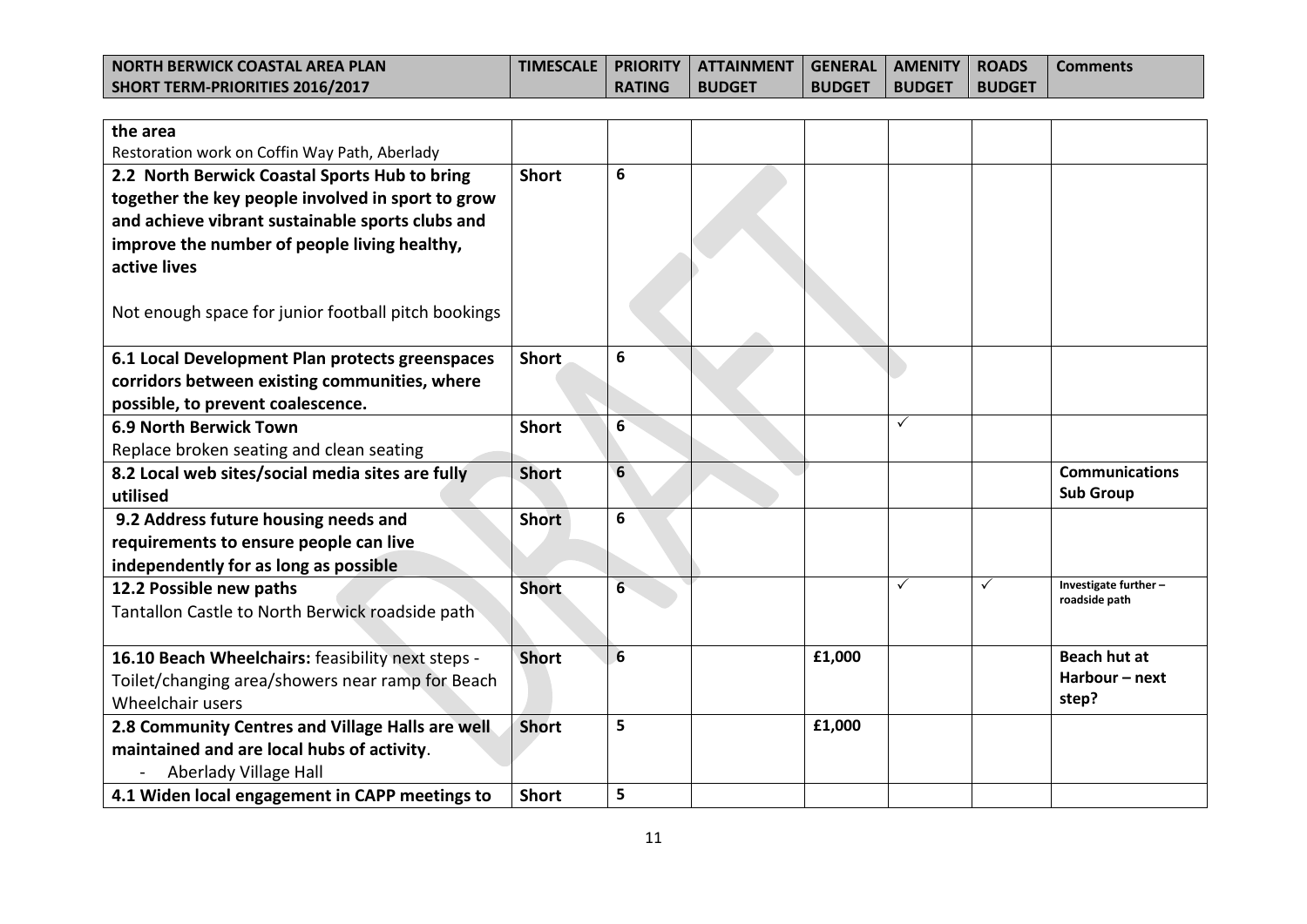| I NORTH BERWICK COASTAL AREA PLAN |               | ' TIMESCALE   PRIORITY   ATTAINMENT   GENERAL   AMENITY   ROADS ' |               |               |               | ' Comments' |
|-----------------------------------|---------------|-------------------------------------------------------------------|---------------|---------------|---------------|-------------|
| SHORT TERM-PRIORITIES 2016/2017   | <b>RATING</b> | <b>BUDGET</b>                                                     | <b>BUDGET</b> | <b>BUDGET</b> | <b>BUDGET</b> |             |

| ensure they are effectively identifying community   |              |   |        |   |   |                                              |
|-----------------------------------------------------|--------------|---|--------|---|---|----------------------------------------------|
| wide priorities                                     |              |   |        |   |   |                                              |
| 5.3 Develop inviting social spaces where people     | <b>Short</b> | 5 |        | ✓ |   | <b>Amenity Services -</b>                    |
| can meet, grow their own food and access            |              |   |        |   |   | protect trees                                |
| fresh drinking water                                |              |   |        |   |   | encouraged to use                            |
| Less unnecessary public adverts                     |              |   |        |   |   | string around                                |
| Establish "permanent" sign on trees - approach to   |              |   |        |   |   | trees.                                       |
| NB. Signs can be amended for each event             |              |   |        |   |   |                                              |
| 6.5 Aberlady                                        | <b>Short</b> | 5 |        | ✓ |   | Roadside Hedge to be<br>removed? Community   |
| War Memorial Garden improvements - the removal      |              |   |        |   |   | Consultation.                                |
| of the street-facing hedge at the Memorial Garden   |              |   |        |   |   |                                              |
| to enable planting of a flower garden with all year |              |   |        |   |   |                                              |
| round colour and to encourage biodiversity.         |              |   |        |   |   |                                              |
| Removal of the street-facing hedge at Aberlady's    |              |   |        |   |   |                                              |
| <b>Memorial Garden</b>                              |              |   |        |   |   |                                              |
|                                                     |              |   |        |   |   |                                              |
| 6.5 Aberlady                                        | <b>Short</b> | 5 |        |   |   | <b>Funding? Toilets not an</b>               |
| Create toilet in Aberlady Churchyard out building   |              |   |        |   |   | issue for ELC work team                      |
| <b>6.6 Whitekirk Village</b>                        | <b>Short</b> | 5 |        |   | ✓ |                                              |
| Pavement installed (from Whitekirk Church           |              |   |        |   |   |                                              |
| heading towards Tyninghame)                         |              |   |        |   |   |                                              |
| 6.7 Dirleton                                        | <b>Short</b> | 5 | £1,000 | ✓ |   | <b>Costings</b>                              |
| Refurbish the benches (8) on the village green,     |              |   |        |   |   |                                              |
| <b>6.9 North Berwick Town</b>                       | <b>Short</b> | 5 | ✓      |   |   |                                              |
| Toilets in Lodge Grounds                            |              |   |        |   |   |                                              |
| 6.9 Lime Grove area                                 | <b>Short</b> | 5 |        | ✓ |   | Site gated and locked -                      |
| Make safe the derelict Rhodes Farm site             |              |   |        |   |   | space at side for entry<br>check site secure |
| 8.1 North Berwick Coastal Area Partnership to set   | <b>Short</b> | 5 | £1,000 |   |   |                                              |
| up a sub group to pull together a communications    |              |   |        |   |   |                                              |
| plan including:                                     |              |   |        |   |   |                                              |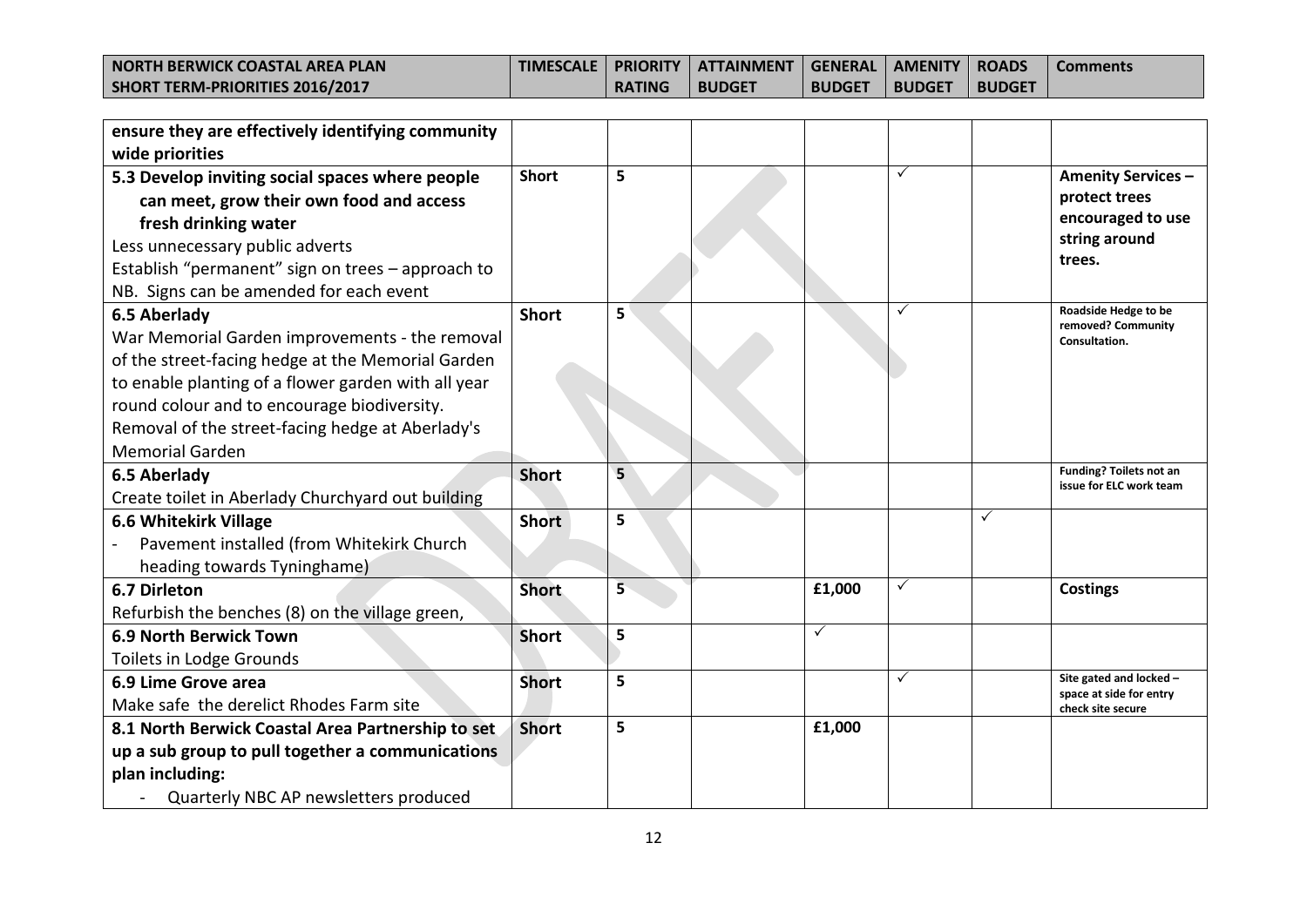| I NORTH BERWICK COASTAL AREA PLAN | <b>TIMESCALE</b> |               | PRIORITY   ATTAINMENT   GENERAL   AMENITY   ROADS |               |               |               | <b>Comments</b> |
|-----------------------------------|------------------|---------------|---------------------------------------------------|---------------|---------------|---------------|-----------------|
| SHORT TERM-PRIORITIES 2016/2017   |                  | <b>RATING</b> | <b>BUDGET</b>                                     | <b>BUDGET</b> | <b>BUDGET</b> | <b>BUDGET</b> |                 |

| and distribute widely across the community<br>- Including good news stories /actions take                                                                                                                                                                                                                                                    |              |                         |        |   |              |                                                          |
|----------------------------------------------------------------------------------------------------------------------------------------------------------------------------------------------------------------------------------------------------------------------------------------------------------------------------------------------|--------------|-------------------------|--------|---|--------------|----------------------------------------------------------|
| 11.3 Our community is accessible<br>wider pavements - audit of pavements and<br>recommend plans to widen, particularly Law<br>Road (section St Margaret's Road - St Andrew<br>Street) and High Street.                                                                                                                                       | <b>Short</b> | 5                       |        |   | $\checkmark$ |                                                          |
| 12.2 Possible new paths<br>Gullane - Aberlady (Gullane -Luffness, Luffness-<br>Aberlady)                                                                                                                                                                                                                                                     | <b>Short</b> | 5                       |        | ✓ |              |                                                          |
| 1.6 North Berwick Youth Project to explore need<br>for a youth shelter in North Berwick.                                                                                                                                                                                                                                                     | <b>Short</b> | 4                       | £500   |   |              | Youth work hours?<br>Costings? -<br>Community<br>Warden? |
| 3.1 Establish Older People's Network to take<br>actions forward<br>Agreed short-term priorities Transport, Day<br>Centres, Community support and work to promote<br>multigenerational opportunities.<br>3.2 To mitigate the effects of the reduction in<br>existing services and deliver services that focus on<br>the needs of older people | <b>Short</b> | 4                       | ✓      |   |              |                                                          |
| <b>6.6 Whitekirk Village</b><br>Hall refurbishment                                                                                                                                                                                                                                                                                           | <b>Short</b> | $\overline{\mathbf{4}}$ | £1,000 |   |              |                                                          |
| 6.9 Kingston<br>Traffic calming measures for consideration                                                                                                                                                                                                                                                                                   | <b>Short</b> | 4                       |        |   | $\checkmark$ | Check speed limit -<br>traffic regulations               |
| 6.5 Aberlady<br>PA /Projector Screen for Aberlady Village Hall                                                                                                                                                                                                                                                                               | <b>Short</b> | 3                       |        |   |              | See £1,000                                               |